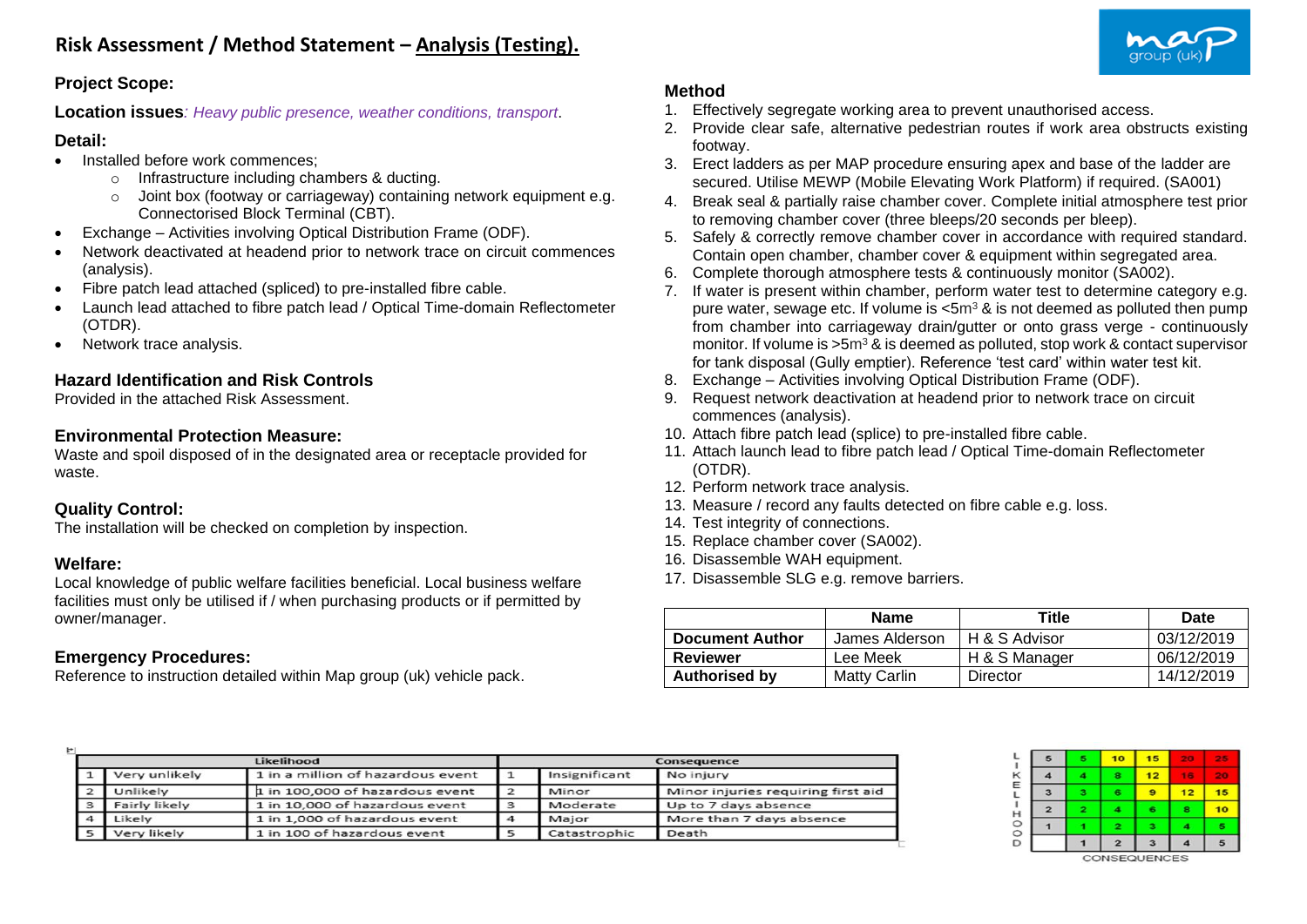| ю       | <b>Location / Activity</b> |            | Who might be harmed, | <b>Controls</b> | <b>Risk Rating</b> |   |
|---------|----------------------------|------------|----------------------|-----------------|--------------------|---|
| $\circ$ | <b>Hazard</b>              | $\sqrt{2}$ | The Hazardous Event  |                 |                    |   |
|         |                            |            | The Consequences     |                 |                    | R |

| $\bullet$<br>$\circ$ | Carriageway /<br>removing equipment<br>from vehicle.<br>Traffic                  | ➤<br>❖<br>▲                                    | Technician(s).<br>Impact from passing vehicle.<br>Catastrophic.                   | 1.<br>2.                         | Vehicle to be parked with side door (access to cargo hold) adjacent to the<br>footway.<br>Mandatory high-visibility clothing to be worn at all times.                                                                                                                                                                                   | 1              | 5 |    |
|----------------------|----------------------------------------------------------------------------------|------------------------------------------------|-----------------------------------------------------------------------------------|----------------------------------|-----------------------------------------------------------------------------------------------------------------------------------------------------------------------------------------------------------------------------------------------------------------------------------------------------------------------------------------|----------------|---|----|
| $\bullet$<br>$\circ$ | Lifting operations e.g.<br>carrying equipment /<br>tooling.<br>Manual handling   | $\blacktriangleright$<br>❖<br>⅄                | Technician(s).<br>Inappropriate manual handling.<br>Major musculoskeletal injury. | 1.<br>2.<br>3.                   | Manual handling training provided (induction).<br>TBT on manual handling provided at 1-year intervals.<br>Regular refresher training at 3 yearly intervals.                                                                                                                                                                             | $\mathbf{2}$   | 4 | 8  |
| $\bullet$<br>$\circ$ | Exchange.<br>Optical systems /<br>Lasers.                                        | ⋗<br>❖<br>▴                                    | Technician(s).<br>Invisible laser radiation.<br>Major Injury.                     | 1.<br>2.<br>3.                   | Training provided on fibre splicing activities/awareness (technician assessments).<br>Laser rated equipment provided e.g. eye shields.<br>Regular refresher training at 3 yearly intervals.                                                                                                                                             | $\overline{2}$ | 4 | 8  |
| $\circ$              | Spicing activities.<br>Fibre optic shards<br>(glass).                            | ➤<br>❖<br>▴                                    | Technician(s).<br>Contact with shards (eyes/skin)<br>Major injury.                | 1.<br>2.<br>3.<br>4.             | Training provided on fibre splicing activities/awareness (technician assessments).<br>PPE provided e.g. eye protection, hand protection (gloves).<br>Sharps receptacle provided.<br>Regular refresher training at 3 yearly intervals.                                                                                                   | 1              | 4 |    |
| $\circ$              | Operation of MEWP<br>(Mobile Elevating<br>Work Platform).<br>Working at height.  | ≻<br>➤<br>榛<br>▲                               | Technician(s).<br>General public.<br>Fall from height.<br>Catastrophic.           | 1.<br>2.<br>3.<br>4.<br>5.<br>6. | Specific training on operating MEWP / working at height.<br>Use of FPE (specific harness / lanyard).<br>Work area & vehicle secured with SLG below working at height activity.<br>Refresher training at 3 yearly intervals.<br>Regime of thorough examinations / inspections.<br>Anemometer & training provided on utilising equipment. | $\mathbf{2}$   | 5 | 10 |
| $\circ$              | Testing of equipment.<br>Highest point - Apex.<br>Working at height.             | $\blacktriangleright$<br>❖<br>$\blacktriangle$ | Technician(s).<br>Fall from height.<br>Catastrophic.                              | 1.<br>2.<br>3.<br>4.<br>5.<br>6. | Specific training on pole work / working at height.<br>Work area secured with barriers below working at height activity.<br>Use of FPE (harness / pole belt / lanyard).<br>Regime of thorough examinations.<br>Refresher training at 3 yearly intervals.<br>Anemometer & training provided on utilising equipment.                      | $\mathbf{2}$   | 5 | 10 |
| $\bullet$<br>$\circ$ | Accessing / working on $\triangleright$<br>underground services.<br>Electricity. | $\bullet$<br>$\blacktriangle$                  | Technician(s).<br>Contact with live conductors.<br>Catastrophic.                  | 1.<br>2.                         | Approved / Insulated tooling.<br>Voltage detection equipment (pen) provided.                                                                                                                                                                                                                                                            | 1              | 5 | 5  |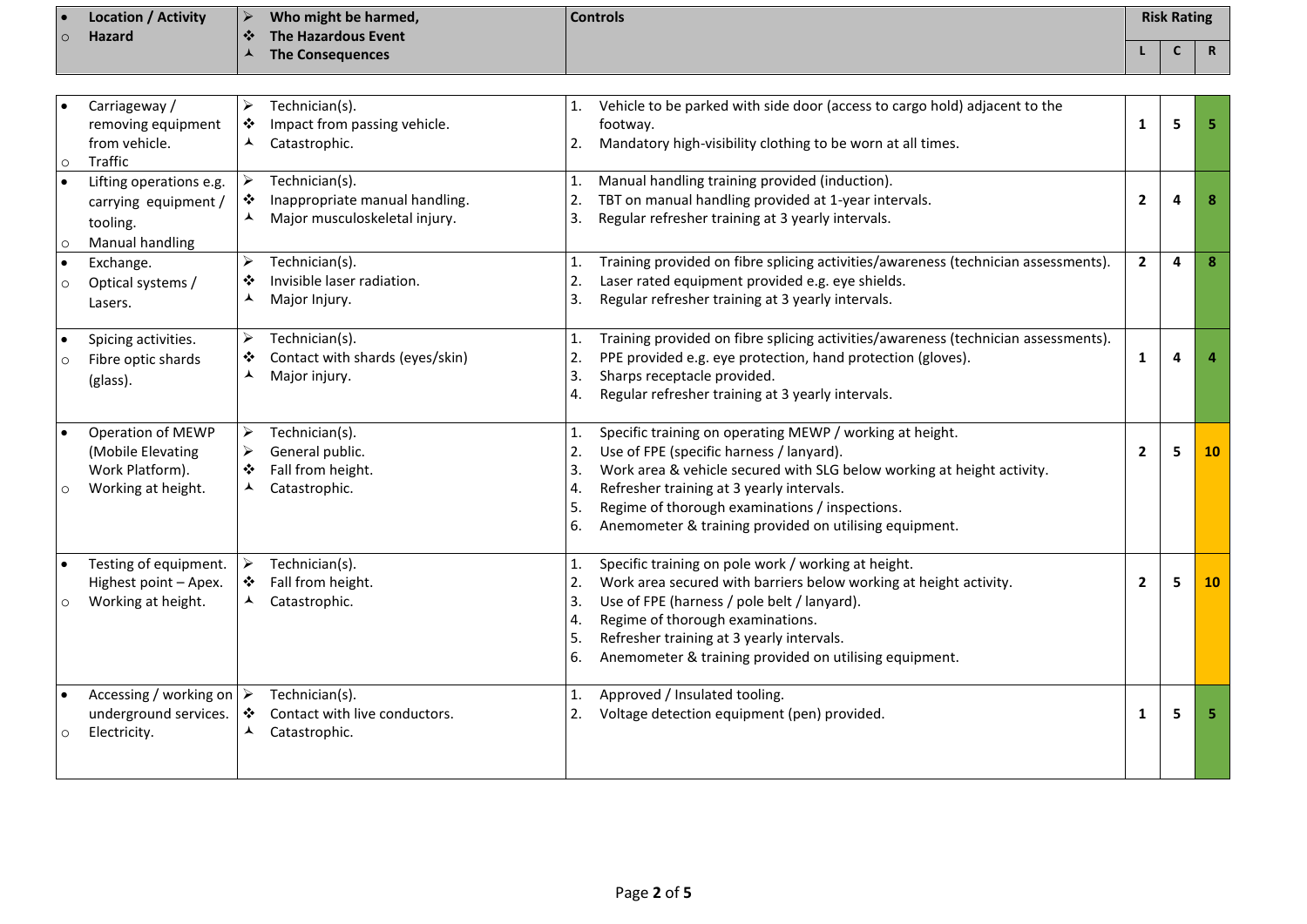|         | <b>Location / Activity</b> |                | Who might be harmed,    | <b>Controls</b> | <b>Risk Rating</b> |  |
|---------|----------------------------|----------------|-------------------------|-----------------|--------------------|--|
| $\circ$ | <b>Hazard</b>              | $\blacksquare$ | The Hazardous Event     |                 |                    |  |
|         |                            |                | <b>The Consequences</b> |                 |                    |  |

| $\circ$              | Accessing / working on $\triangleright$<br>underground services.<br>Gas.                         | $\ddot{\cdot}$<br>❖<br>⋏ | Technician(s).<br>Explosive atmosphere.<br>Oxygen deficient atmosphere.<br>Catastrophic. | 1.<br>3.                   | Calibrated Gas Detection Unit (GDU) provided.<br>Gas testing / monitoring - GDU usage / training provided on induction & at regular<br>intervals - SA002 assessment.<br>Utility provider contact number available on request (supervisor).                                                                                                                                                                                                         | $\overline{2}$ | 5              | <b>10</b> |
|----------------------|--------------------------------------------------------------------------------------------------|--------------------------|------------------------------------------------------------------------------------------|----------------------------|----------------------------------------------------------------------------------------------------------------------------------------------------------------------------------------------------------------------------------------------------------------------------------------------------------------------------------------------------------------------------------------------------------------------------------------------------|----------------|----------------|-----------|
| $\bullet$<br>$\circ$ | Accessing / working on<br>underground services.<br>Sharps.                                       | ❖<br>⋏                   | Technician(s).<br>Infection.<br>Major illness.                                           | 1.<br>2.<br>3.             | Technician training on surveying area / needle stick injuries / discarded sharps /<br>disease & infection - provided on induction & technician assessments.<br>Sharps hotline number provided to technician on induction & at regular intervals<br>via TBT.<br>Regular refresher training on removal of chamber cover / surveying (sweep) work<br>area via TBT / practical assessments (SA002).                                                    | $\mathbf{2}$   | Δ              |           |
| $\circ$              | Accessing / working on $\triangleright$<br>underground services.<br>Venomous insects.            | $\ddot{\bullet}$<br>ᄉ    | Technician(s).<br>Stung / bitten by venomous insect.<br>Minor injury.                    | 2.                         | Training / instruction involving: Leaving undisturbed / gathering photographic<br>evidence (insect) / seeking medical advice.<br>Refresher training.                                                                                                                                                                                                                                                                                               | $\mathbf{1}$   | $\overline{2}$ | -2        |
| $\circ$              | Accessing / working on $\triangleright$<br>underground services.<br>Rodents / Vermin.            | $\bullet$<br>⋏           | Technician(s).<br>Infection.<br>Major Illness.                                           | $\mathbf{1}$ .<br>2.<br>3. | Leptospirosis awareness training included on induction & SA002 assessment.<br>Leptospirosis card issued on induction. Instructed that card must be carried at all<br>times.<br>TBT on disease /awareness provided at 1-year intervals.                                                                                                                                                                                                             | $\mathbf{1}$   | 5              |           |
| $\circ$              | Accessing / working on $\triangleright$<br>underground services.<br>Exposed chamber.             | ➤<br>❖<br>▴              | Technician(s).<br>General public.<br>Falling into chamber.<br>Major injury.              | 1.<br>2.<br>3.<br>4.       | Training provided on safe removal of chamber cover / guarding exposed chamber.<br>Technician assessments on safety underground (SA002).<br>Gate guards / barriers provided.<br>Sandbags issued for adverse weather conditions i.e. wind.<br>Refresher training provided at regular intervals.                                                                                                                                                      | $\overline{2}$ | 5              | 10        |
| $\circ$              | Accessing / working on $\triangleright$<br>underground services.<br>Silted / flooded<br>chamber. | $\cdot$<br>⋏             | Technician(s).<br>Infection.<br>Major illness.                                           | 1.<br>2.<br>3.<br>4.<br>5. | Training / instruction provided on safety underground assessment (SA002) i.e.<br>identification of pure & polluted water.<br>Instruction provided on removing excess water from chamber (SA002).<br>Water test kit provided.<br>If chamber is 'silted' then advised to inform supervisor & request civils cleanse.<br>If flooded & volume is $>5m^3$ & is deemed as polluted, stop work & contact<br>supervisor for tank disposal (Gully emptier). | 1              | Δ              |           |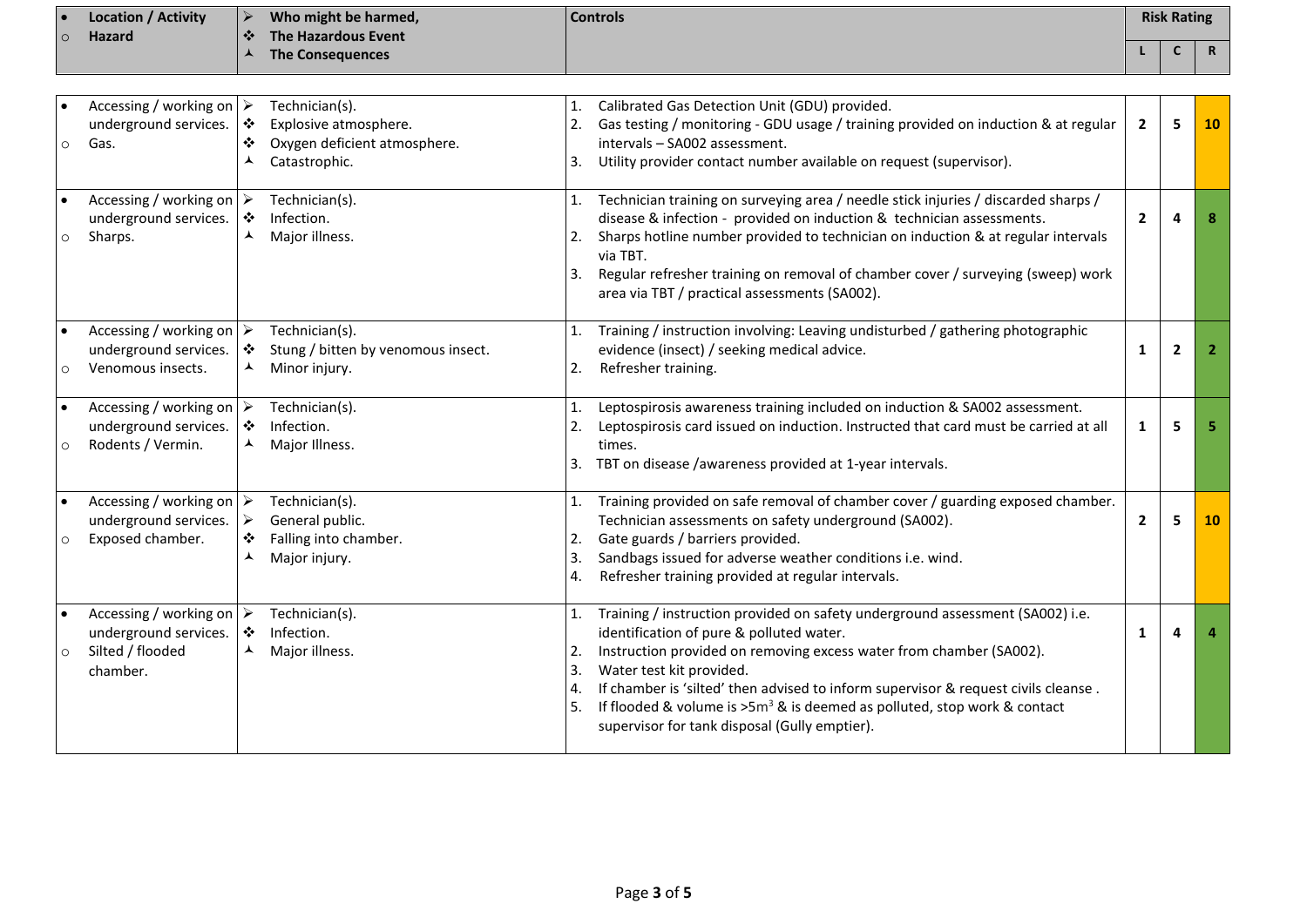|                    | <b>Location / Activity</b>                                                                                 | $\blacktriangleright$           | Who might be harmed,                                                                                                   |                                  | <b>Controls</b>                                                                                                                                                                                                                                                                                                                                                                                                                                                  |                         | <b>Risk Rating</b> |             |
|--------------------|------------------------------------------------------------------------------------------------------------|---------------------------------|------------------------------------------------------------------------------------------------------------------------|----------------------------------|------------------------------------------------------------------------------------------------------------------------------------------------------------------------------------------------------------------------------------------------------------------------------------------------------------------------------------------------------------------------------------------------------------------------------------------------------------------|-------------------------|--------------------|-------------|
| $\circ$            | <b>Hazard</b>                                                                                              | ❖<br>▲                          | <b>The Hazardous Event</b><br><b>The Consequences</b>                                                                  |                                  |                                                                                                                                                                                                                                                                                                                                                                                                                                                                  |                         | $\mathsf{C}$       | $\mathbf R$ |
|                    |                                                                                                            |                                 |                                                                                                                        |                                  |                                                                                                                                                                                                                                                                                                                                                                                                                                                                  |                         |                    |             |
|                    | Accessing / working on $\triangleright$<br>underground services.<br>Lifting / removal of<br>chamber cover. | $\ddot{\bullet}$<br>▲<br>⋏      | Technician(s).<br>Inappropriate manual handling.<br>Major musculoskeletal injury.<br>Major crush injury - foot / hand. | 1.<br>2.<br>3.<br>4.<br>5.<br>6. | Manual handling training provided (induction).<br>Training provided on safe removal of chamber cover (induction). Technician<br>assessments on safety underground (SA002).<br>Correct chamber cover removal keys / associated equipment provided.<br>PPE provided e.g. steel toe capped footwear.<br>On site manual handling training.<br>Regular refresher training at 3 yearly intervals.                                                                      | $\mathbf{2}$            | $\overline{a}$     | 8           |
| $\circ$            | Accessing / working on $\triangleright$<br>underground services.<br>Cable.                                 | ➤<br>❖<br>⋏                     | Technician(s).<br>General public.<br>Slip / trip / fall over cable.<br>Major injury.                                   | 1.<br>2.<br>$\mathbf{1}$ .       | Retain cable within working area (K8).<br>SLG provided e.g. gate guards / barriers.<br>Regular refresher training at 3 yearly intervals.                                                                                                                                                                                                                                                                                                                         | $\overline{2}$          | 4                  | 8           |
| $\circ$            | Accessing<br>underground structure $ \cdot\rangle$<br>/ confined space<br>entry.<br>Atmosphere.            | $\blacktriangleright$           | Technician(s).<br>Explosive / oxygen deficient atmosphere.<br>Catastrophic.                                            | 1.<br>2.<br>3.<br>4.<br>5.<br>6. | NC2 City & Guilds Medium / high risk confined space training provided.<br>Confined space refresher training every 2 years.<br>Correct confined space equipment available / provided e.g. tripod, winch, harness,<br>escape equipment.<br>Calibrated Gas Detection Unit (GDU) provided.<br>Gas testing / monitoring - GDU usage / training provided on induction & at regular<br>intervals.<br>Utility provider contact number available on request (supervisor). | $\overline{2}$          | 5                  | 10          |
|                    | Underground<br>Chamber / Confined<br>Space working                                                         | $\blacktriangleright$<br>❖<br>❖ | Technician<br>Explosive / oxygen deficient atmosphere<br>Falls from height                                             | 1.<br>2.<br>3.                   | NC2 City & Guilds Medium/high risk confined space training<br>Refresher confined space training every 2 years<br>Correct confined space equipment available (tripod, winch, harness, escape set,                                                                                                                                                                                                                                                                 | $\mathbf{2}$            | 5                  | 10          |
| $\circ$<br>$\circ$ | Gas<br>Unsecured chamber                                                                                   | ❖<br>▴                          | Drowning<br>Catastrophic                                                                                               | 4.                               | walkie talkies)<br>Calibrated GDU provided                                                                                                                                                                                                                                                                                                                                                                                                                       | $\overline{\mathbf{3}}$ | 5                  | 15          |
| $\circ$            | ladders<br>Flooding                                                                                        | ⋏<br>▴                          | Catastrophic injury<br>Catastrophic                                                                                    | 5.<br>6.<br>7.                   | Gas testing/GDU usage training provided in induction and at regular intervals.<br>Utility provider phone number supplied to technician.<br>Permit to Work completed before all confined space work                                                                                                                                                                                                                                                               | $\overline{2}$          | 5                  | 10          |
| $\circ$            | Working activities in<br>vicinity of general<br>public.<br>Threats & violence.                             | $\blacktriangleright$<br>❖<br>▴ | Technician(s).<br>Assault.<br>Catastrophic.                                                                            | 1.<br>2.<br>3.                   | Threats & violence awareness included on induction.<br>TBT on threats & violence provided at 1-year intervals.<br>Company mobile telephone provided.                                                                                                                                                                                                                                                                                                             | 1                       | 5                  | 5           |